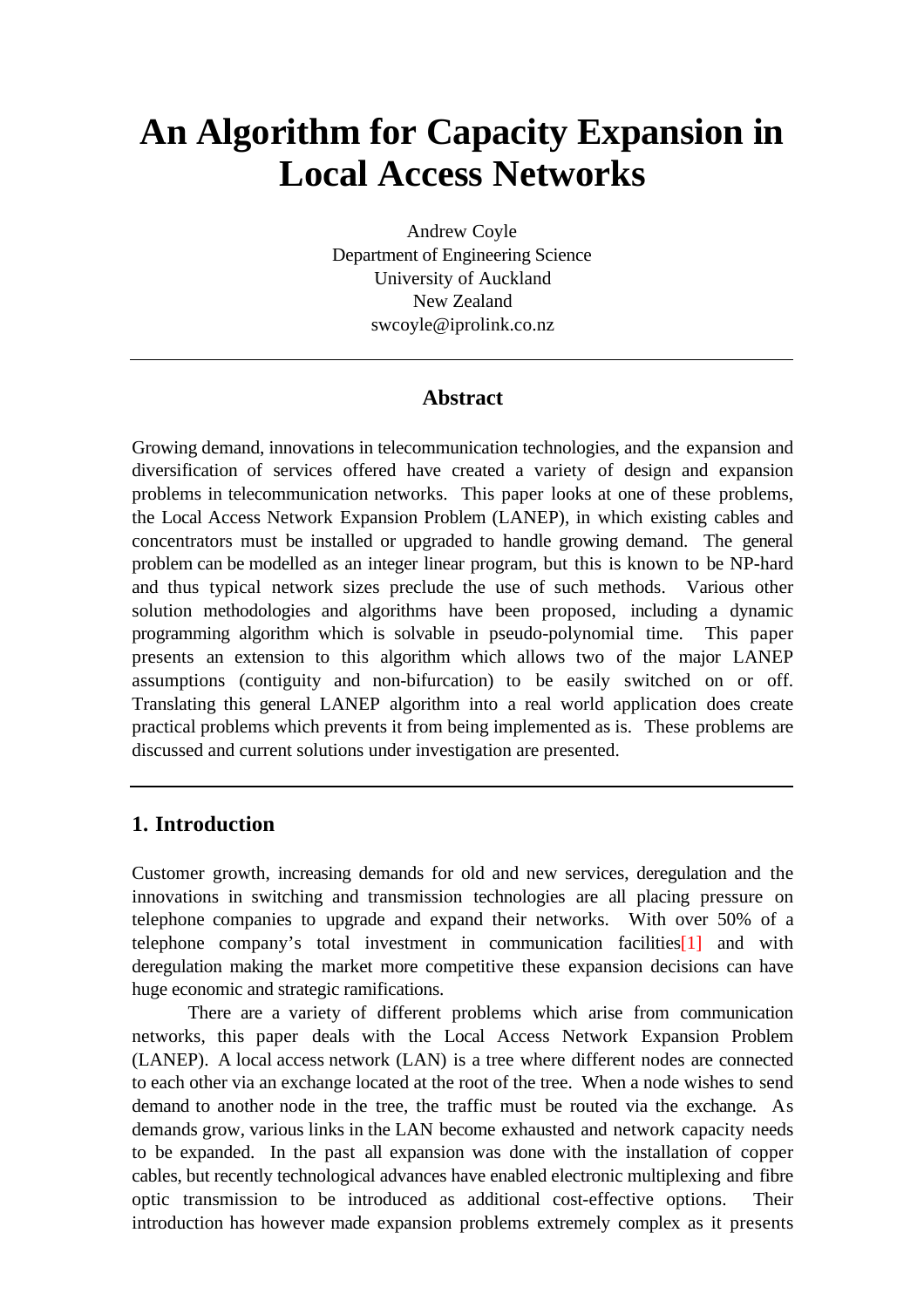the network planners with larger and larger numbers of expansion possibilities to distinguish between and compare. Various solution methods (both singly and combined) have been proposed, including iterative approaches, problem decompositions, Lagrangian relaxations with cuts, and dynamic programming. This paper focuses on a dynamic programming algorithm designed by Flippo, Koster, Kolen and van de Leensel<sup>[2]</sup>, we propose an alteration of its mathematical formulation which is simpler while allowing some commonly made LANEP assumptions to be easily ignored if wanted.

The rest of the paper is organised as follows. Section 2 describes the problem in detail. Section 3 introduces the notation and discusses the dynamic programming algorithm created. Section 4 formally presents the dynamic programming algorithm. Section 5 discusses a practical problem which was encountered when trying to implement the algorithm and describes the solution to this problem currently under investigation.

# **2. Problem Description**

The Local Access Network (LAN) is a network which connects customer nodes to the local exchange (switching center). Topologically most LANs have a tree structure with the exchange situated at the root and it is assumed that this structure will not change over the time horizon we are dealing with. Each customer node represents a collection (possibly hundreds or thousands) of individual customers, connected to this node via some other form of underlying network. The arcs in the LAN correspond to existing cables or sets of cables joined together in ducts. Demand at each customer node is generated when individual customers wish to send/receive traffic (such as voice or data) to another node in the LAN. This demand is measured by the required number of circuits from that node to the exchange (for example, normal phone conversation would require 2 circuits whereas high speed data transmission would require more) and is the sum total of all the individual customer circuit requirements. (Naturally a node which represents 100 telephones would not require 200 circuits to always be available as not all the phones will be used at the same time. Various calculations are typically applied to each node to generate the circuit demands such that enough circuits are provided to meet the typical expected load).

All communication to and from each customer node is via the switching center and the transmission of traffic from a customer node to the exchange can be done in one of two ways. It can either be passed up via the collection of existing arcs which form the unique path from this node back to the root of the tree, or it can be routed to a concentrator located somewhere in the tree. A concentrator is a device which compresses multiple incoming circuits onto a smaller number of outgoing circuits and sends these up to the exchange (for example multiple analogue circuits which are used for telephone conversations may be digitally multiplexed together onto a single line, or maybe even onto a fibre optic line). The concentrated circuits are either sent via a dedicated line which is not part of the tree, or by copper cable which was "stolen" from the tree, conditioned to handle the compressed circuits (for example installing repeaters on the cable) and now used as a dedicated line. It is usual to assume that if a concentrator steals copper cables from the tree, then the amount it steals is negligible,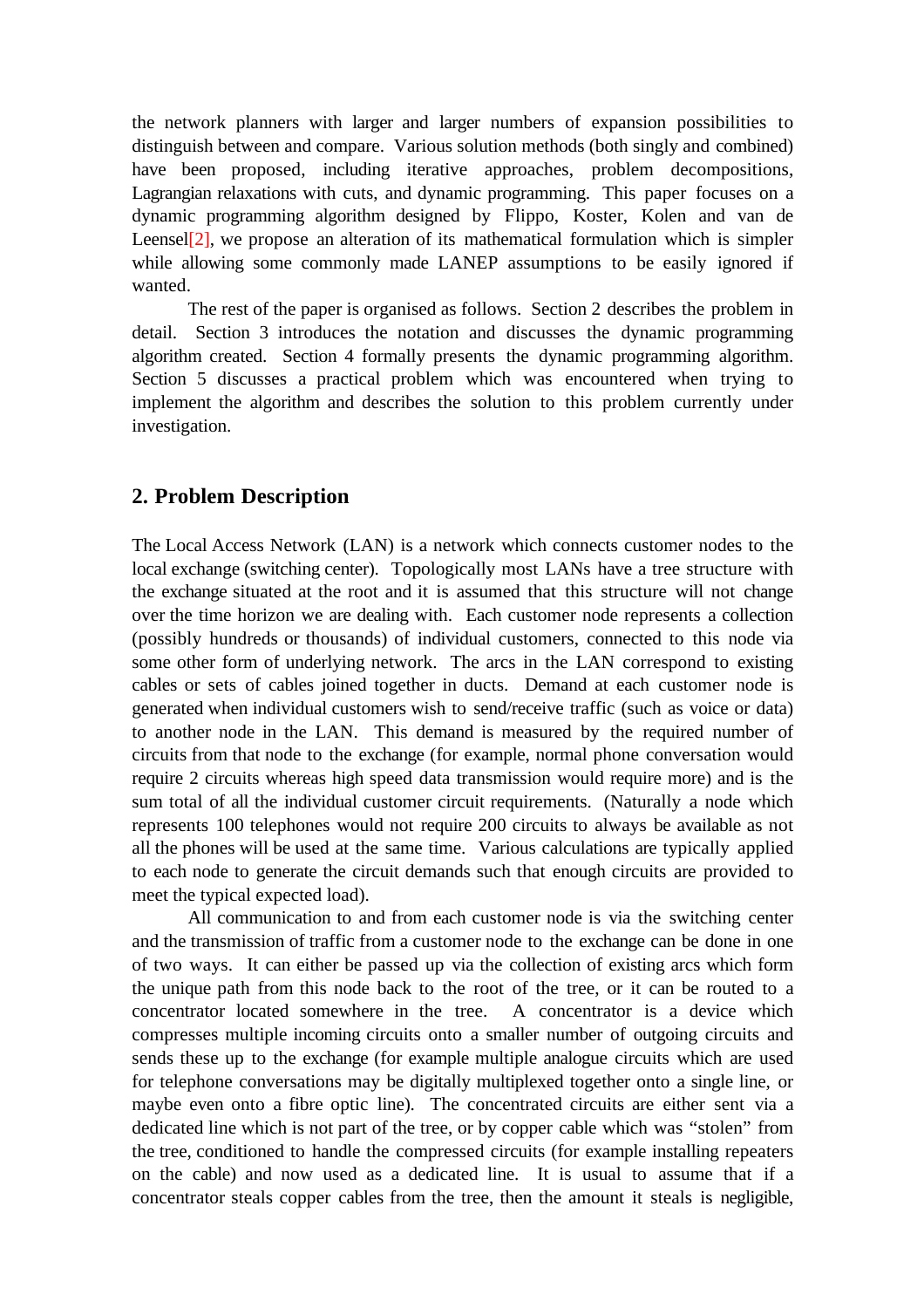and thus does not need to be considered (this is a key assumption and one which we shall be referring back to later).

As customer demand grows (for example a new subdivision is built), the current cables and concentrators become exhausted and the network will need to be upgraded. This can be done by installing new concentrators, expanding existing cable capacities, and rerouting traffic through these new additions to the network. Thus the LAN expansion problem fundamentally becomes the economic trade-off between installing concentrators and cable expansion. In Balakrishnan, Magnanti, and Wong [3] they indicate that this problem is NP-complete.

While the problem can be modelled in a variety of ways, most models share a common set of assumptions which restrict the allowable expansion choices. These assumptions have arisen both through technological considerations and operational and management factors. These restrictions include the following (taken from  $\lceil 3 \rceil$ ):

#### **Assumption 1: Single-level concentration**

Demand is concentrated at most once before it reaches the exchange.

#### **Assumption 2: Non-bifurcated routing**

Every node has its entire demand processed by a single concentrator or by the exchange (processed by the exchange means the node's demand is sent up the tree via the copper cables to the exchange).

#### **Assumption 3: Contiguity restriction**

If node A is sending its demand to node B to be concentrated, then every node on the path from A to B also sends their demand to the concentrator at B. (note: it is assumed that there is always a concentrator installed at the exchange).

#### **Assumption 4: Transmission cost for concentrated traffic**

When sending concentrated traffic to the exchange, a concentrator either uses a negligible amount of existing cable capacity, or uses its own dedicated line

Assumption 1 reflects the economics of current local access network technologies concentrating already concentrated circuits is not cost effective. Assumptions 2 and 3 are best understood by example. Take the following LAN

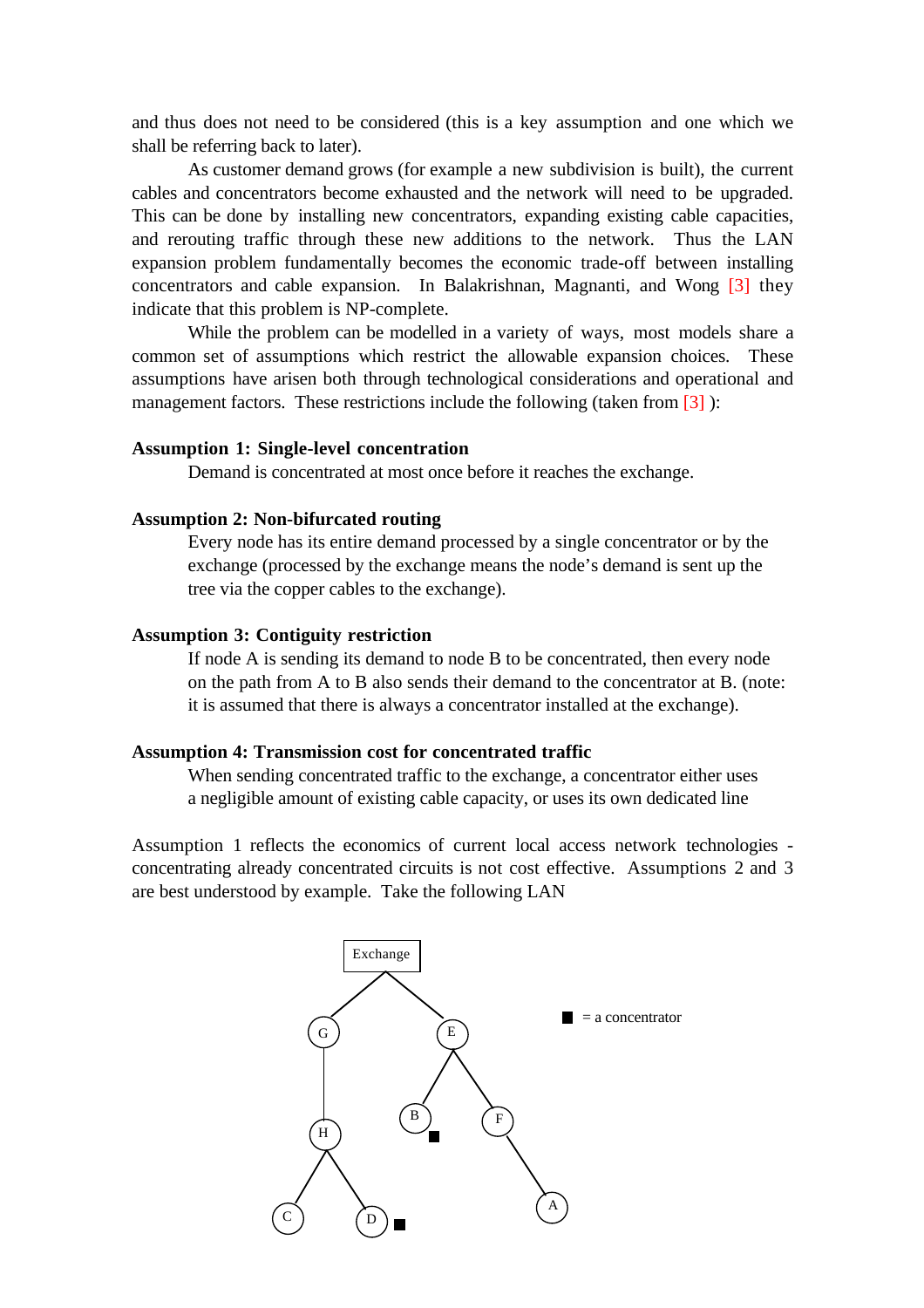If node C sends its demand to the concentrator at D, then it has to send all of its demand there. It cannot send some of its demand to D and the rest up to the exchange (assumption 2). If node A sends its demand to the concentrator at B, then nodes E, F and B also have to send their demands to that concentrator (assumption 3).

Assumptions 2 and 3 are normally imposed for operational convenience as they simplify the representation, repair and maintenance of the networks. They can however force expansion plans which seem economically ill-considered. As an example of this, take the following LAN which services an area which has had some new buildings erected in it. Existing demand is shown in the blank region, the new demand in the shaded region.



The combined old and new demand will exhaust the current cable's capacity and thus the network needs to be upgraded. Assumptions 2 and 3 allow only two upgrade options: either the existing cable is expanded to handle 900 circuits (in this case the concentrator which is processing the nodes demand is the exchange), or a concentrator is installed at the node to process all the 900 circuits and the existing cable is disused. If there is a difference in cost between a concentrator which can handle 600 circuits and one which can handle 900 circuits then a cheaper option (but one which violates assumptions 2 and 3) would be to leave the old demand (300) using the existing cable capacity and install a concentrator solely to pick up the new demand. In the algorithm we present in section 3 and 4, neither assumption 2 nor 3 are required, but it is formulated in such a way that if operational convenience is believed to outweigh the economic downside then they may be easily "switched back on". (Note: as assumption 2 and 3 are fairly complementary we will combine their reference together and call them the "contiguity assumption").

Assumption 4 effectively says that if we decide to send some demand to a concentrator then that demand no longer needs to be considered by the network, it magically finds its way back to the exchange without interfering with any of the arc capacities. This greatly simplifies the solution process and is generally implemented due to the high compression ratios achieved by the concentrators (for example 1000 copper pairs for analogue transmission require only 11 copper cables to transmit the compressed signals [3] ). It does however distort both the costs of concentrators which steal copper cable, and the true available capacity of the arcs. (This assumption is the one which causes the problem discussed in section 5).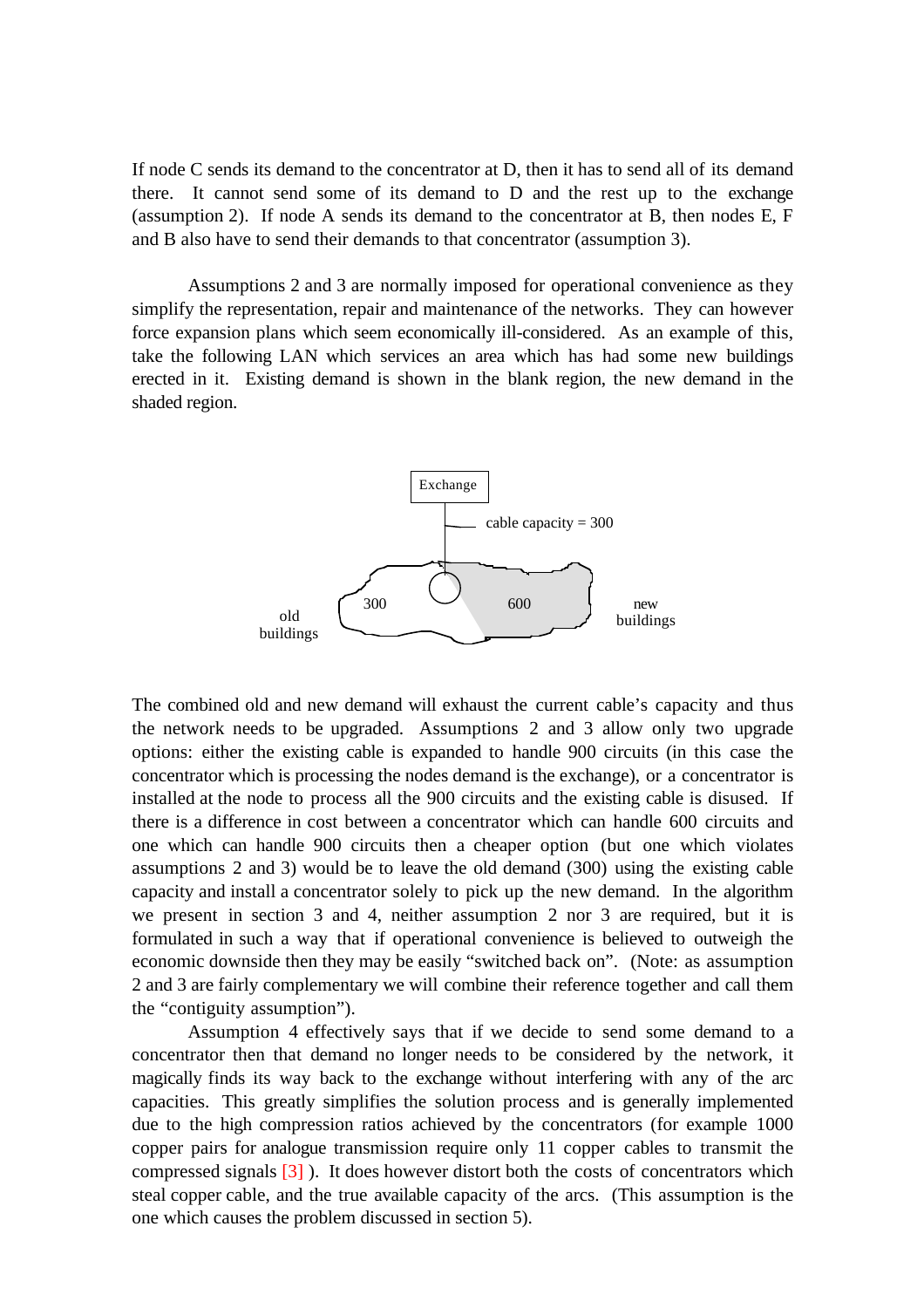A solution possibility of LANs worth noting is that of *backfeed*, or flow away from the exchange. This occurs when a node sends its demand for concentration to a node further away from the exchange than it is. This has the effect of freeing up cable higher up in the tree for use by other nodes.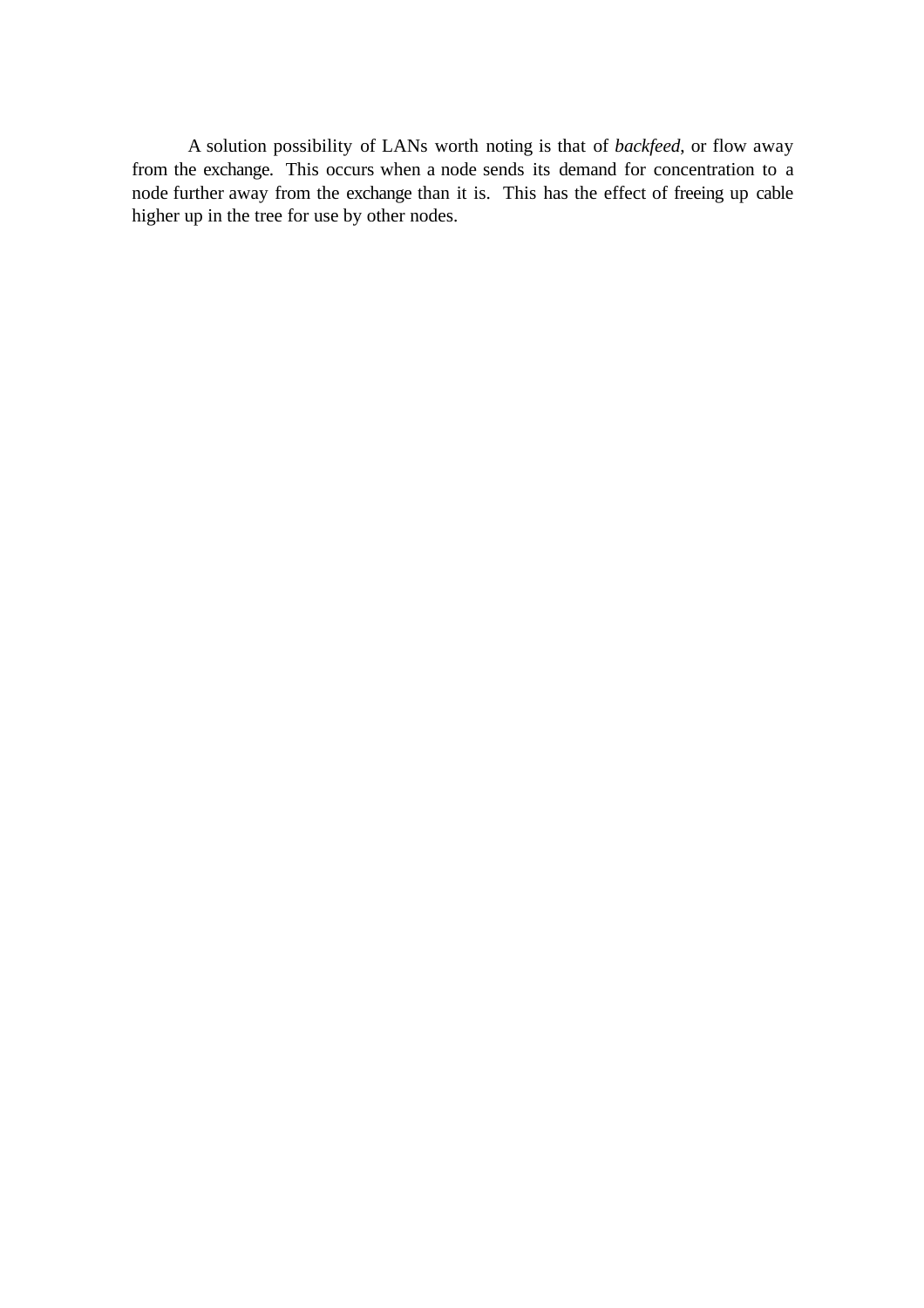#### **Section 3. Notation and Algorithm Introduction**

(Note: for ease of reference the notation and description below is derived from [2] ).

Let  $T = (V, E)$  be the tree on which the LANEP is defined, with V representing the set of nodes  $(V=\{0,\ldots,n\}$  with 0 being the root (exchange)) and E the set of edges (E = {1,…,n}). We number the nodes and edges in T in depth-first order so that node *v* and the edge above node  $v$  have the same numerical label. Let  $d_v$  be the number of children of node *v* in T, and let  $s_v^i$  be the ith child of node *v* ( $i = 1..d_v$ ). Let T[v,i] be a subtree composed of node *v* as the root, its first i children and all the successors of these children.

Let  $K_\nu(r)$  represent the cost of using a concentrator at node  $\nu$  to process a load of *r*. Let  $L_e(l)$  represent the cable costs of allowing a load of *l* to flow over edge *e*. Provided assumption 4 holds, this cost structure may be of any form, and given an *r* or *l* the values can be pre-calculated (the reader is directed to [2] for a detailed discussion of general and special cases of  $K_v(r)$  and  $L_v(l)$ ).

Before the formal description of the algorithm is given we give a brief and general explanation of how the heart of the algorithm works. Consider a (red) subtree with node *v* as the root and i of node *v*'s children (ie  $T[v,i]$ ). Let us assume that we have available the optimal (minimal) costs of passing out (receiving in) *r* normal unconcentrated copper circuits through node  $\nu$  (a negative value of  $r$  indicates that we are receiving circuits in), and this value is stored in Costred(*r*).



Due to assumption 4, *r* represents normal unconcentrated copper circuit flow and completely ignores any concentrated flow.

A special case occurs when the red tree only has one node (*v*). If it is receiving in *r* circuits then it must be concentrating both these *r* circuits *and* node *v*'s demand (and sending them up to the exchange via the concentrator's dedicated line). Therefore the cost is  $K_v$  (demand [*v*] +  $/r$ ). If it is sending out *r* circuits then it can send out at most node *v*'s demand (and thus incur no cost), and if it is sending out less than this then the remainder must be being concentrated at node *v*, giving a cost of  $K_v$  (demand[*v*] – *r*).

Let us also assume that there exists a (blue) subtree with root  $s_v^i$  where  $s_v^i$  is the  $(i+1)$ th child of  $\nu$  but not included in the red subtree.

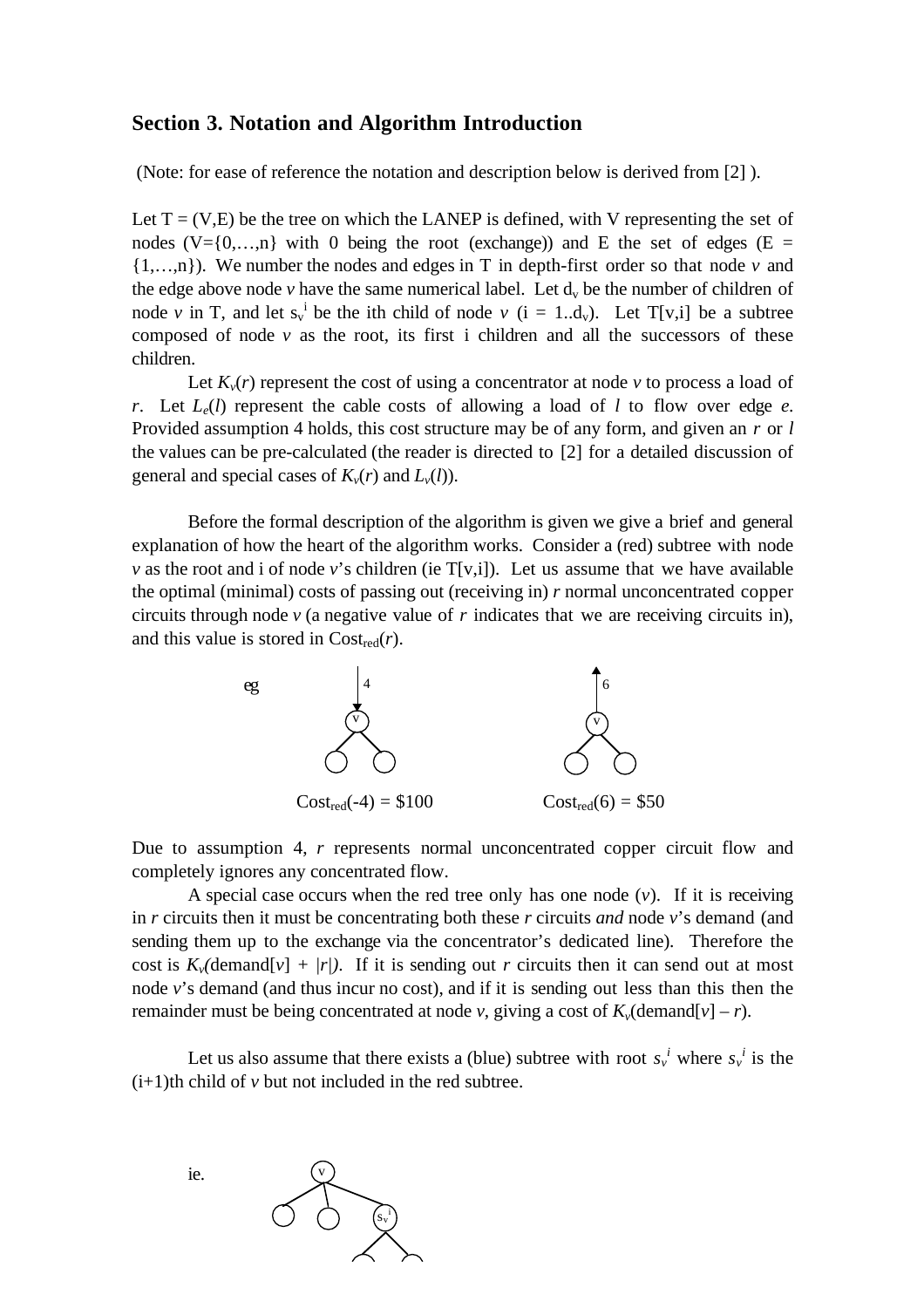The blue subtree contains all the children of  $s_v^i$ , and all their successors (ie.  $T[s_v^i, d_s]$ ). Again, we have available the optimal costs of passing out (receiving in) *y* circuits through node  $s_v^i$ .

What the algorithm effectively does is take these two subtrees (red is  $T[v,i]$  and blue is  $T[s_v^i, d_s]$  and puts them together to create the "red-blue" subtree:  $T[v,i+1]$ . It uses the red and blue subtree optimal values to calculate the optimal values for the red-blue subtree (ie. the cost of passing out (receiving in) *r* circuits into the red-blue tree.). The value of  $Cost_{\text{red-blue}}(r)$  is calculated via the following algorithm:

For r:=  $-\infty$  to  $\infty$  do {for all the possible number of circuits we can pass into/out of v}

*begin*

 $Cost_{red-blue}(r) := \infty$  {initialise} for y:=  $-\infty$  to  $\infty$  do {for all the possible number of circuits we can {pass into/out of  $s_v^i$ } *begin* tempValue:=  $Cost_{red}(r-y) + Cost_{blue}(y)$ ; if  $|y| >$  Capacity Of Arc $(s_v^i)$  then \* tempValue:= tempValue + (cost of upgrading arc  $s_v^i$  to handle y circuits) if tempValue  $<$  Cost<sub>red-blue</sub>(r) then  $Cost_{red-blue}(r) := tempValue$ *end*

*end*

(\* technically this statement is tempValue := tempValue +  $L_v(y)$ )

To illustrate how this merging works, take the following example. Assume we have already calculated the optimal costs of passing in/out *r* (*y*) circuits into/out of the red (blue) subtrees. These costs are:

| <b>Red Subtree</b>  |          |     |       |                            |                          |    |    |          |  |  |  |
|---------------------|----------|-----|-------|----------------------------|--------------------------|----|----|----------|--|--|--|
| 74.00               | -<br>◡   | -10 | - 1   |                            | ∸                        | ັ  | ็∪ |          |  |  |  |
| $\bf Cost_{red}(r)$ | $\infty$ | 160 | 1 J.J | $\cap$ $\subset$<br>ل که 1 | $\overline{\phantom{a}}$ | ∠∪ |    | $\infty$ |  |  |  |

|                   | Diue Subtree |       |       |                          |     |  |          |  |  |  |
|-------------------|--------------|-------|-------|--------------------------|-----|--|----------|--|--|--|
|                   | ີ            | - -   |       | $\overline{\phantom{0}}$ | . . |  |          |  |  |  |
| $Cost_{blue\vee}$ | $\infty$     | ⊥ ⊥ ∪ | 1 U.J | 1 V V                    | ◡◡  |  | $\infty$ |  |  |  |

These values are now going to be used to create the red-blue subtree values. The following explanation steps through the calculations used for one of these entries  $(Cost_{red-blue}(5))$ . The other entries would be calculated in a similar fashion.  $Cost_{red}$ blue(5) represents the optimal cost of passing 5 circuits up from the red-blue subtree on arc *v*. There are a variety of ways we can merge the red and the blue subtrees together

#### **Blue Subtree**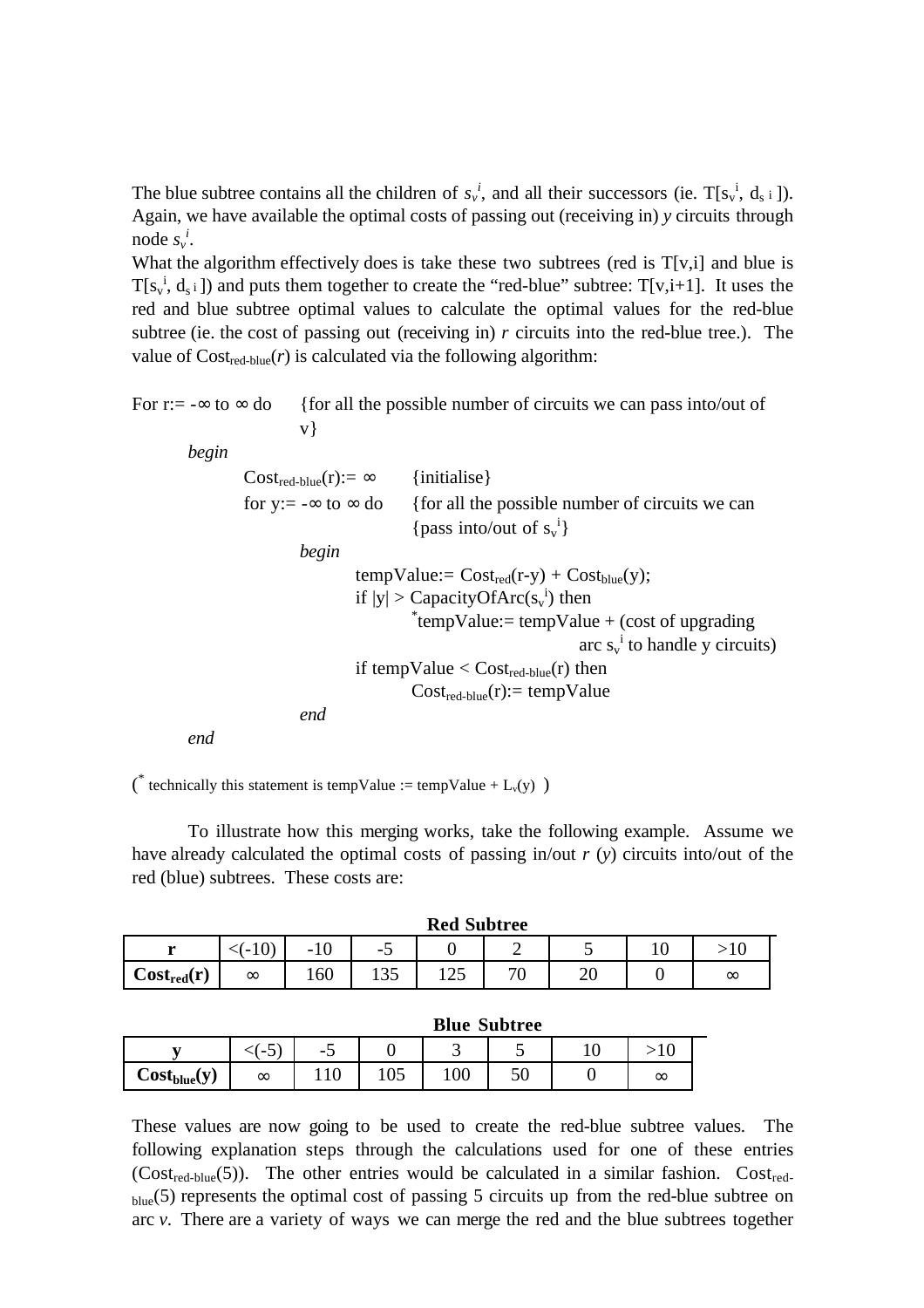such that we are left with the red-blue subtree passing out 5 circuits. The algorithm identifies and enumerates every one of these, and then picks the cheapest one.

One way for the red-blue subtree to pass up 5 circuits would be for the red tree to pass out 10 circuits, 5 going up arc *v* and the other 5 going down arc  $s_v^i$  into the blue tree (figure 1 (a)). The cost of this is  $Cost_{red}(10) + Cost_{blue}(-5) + L_s$  i(5) (for simplicity lets assume arc  $s_v^i$  has enough capacity to handle any flow and thus never needs to be upgraded), which gives a total cost for this solution of:  $$0 + $110 + $0 = $110$ .

Another way for the red-blue subtree to pass up 5 circuits would be for the red subtree to pass up 2 circuits and the blue tree to pass 3 up circuits which go straight through node *v* and onto arc *v* (figure 1 (b)). The cost of this solution is  $Cost_{red}(2)$  +  $Cost_{blue}(3) + L_s i(3) = $70 + $100 + $0 = $170.$ 

The red-blue subtree could also pass up 5 circuits by having the blue subtree pass out 10 circuits and the red tree grabbing 5 of these and leaving the remaining 5 to travel up arc *v* (figure 1(c)). The cost of this solution is  $Cost_{red}(-5) + Cost_{blue}(10) +$  $L_s$  i(10) = \$135 + \$0 + \$0 = \$135.



Figure 1

There are in fact 5 possible ways inflows and outflows from the red and blue subtrees can be combined which result in the red-blue subtree passing up 5 circuits. The remaining two possible solutions are:

$$
Cost_{red}(5) + Cost_{blue}(0) + L_s i(0) = $20 + $105 + $0 = $125
$$
  

$$
Cost_{red}(0) + Cost_{blue}(5) + L_s i(5) = $125 + $50 + $0 = $175
$$

and

The cheapest of all the solutions is chosen (in this case it was the first solution we looked at which had a cost of \$110) and this becomes the entry in the red-blue subtree table for  $Cost_{red-blue}(5)$ .

By an inductive proof it can be shown that every possible way for a flow of *r* to leave/enter the red-blue subtree is considered, and therefore the optimal values for the red-blue subtree will be created.

My algorithm works by taking the LAN tree and slowly building it up using red and blue subtrees, until finally the whole tree has been created. The optimal value for  $Cost_{whole\text{-}LAN\text{-}tree}(0)$  gives the optimal solution for the LANEP.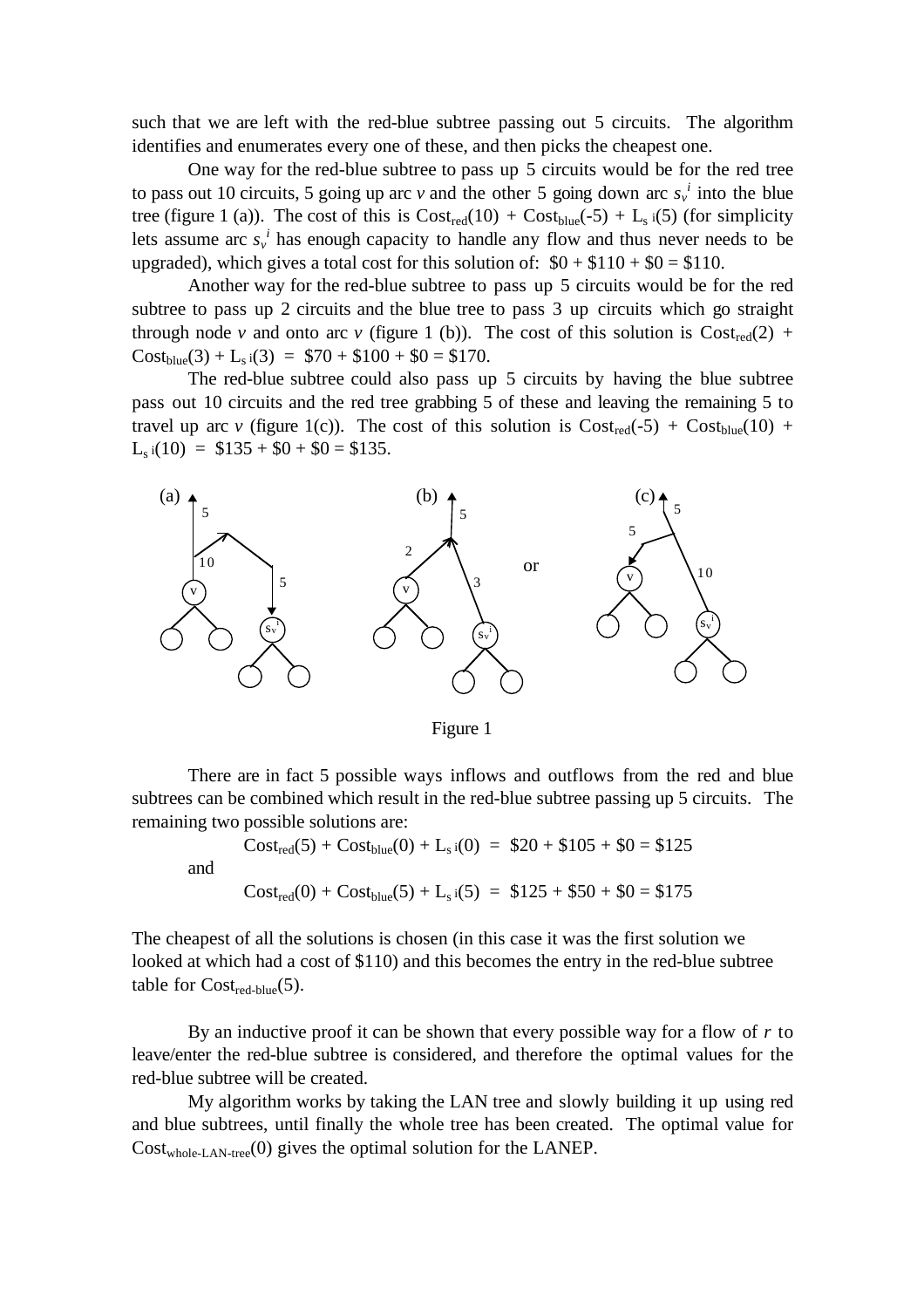# **Section 4. A Dynamic Programming Algorithm for LANEP**

To help link section 3 with section 4 define  $f(v, i, r) = Cost_{tree}(r)$  where tree = T[v, i].

#### DYNAMIC PROGRAMMING ALGORITHM FOR LANEP

```
for all v = n downto 0 do
begin
         {calculate the single node costs}
         for all r = 0 to demand[v] do
                 f(v, 0, r) = K_v(demand[v] - r);
         for all r = (demand[v]+1) to \infty do
                 f(v, 0, r) = \infty;
         for all r = -\infty to -1 do
                 f(v, 0, r) = K_v(demand[v] + |r|)for all i = 1 to d_v do
                 for r = -\infty to \infty do
                          begin
                          for y = -\infty to \infty do
                                  begin
                                   temp = f(v, i, r-y) + f(s<sub>v</sub><sup>i</sup>, d<sub>s</sub>i, y) + L<sub>s</sub>i(y);
                                  {cost contiguity and backfeed}
                                  if (r<0) and (y<0) then
                                           begin
                                           temp = temp + backfeedCost;if |y| < (|r| + demand[v]) then
                                                   temp = temp + contiguityCost;end
                                  else if (r>0) and (y<0) then
                                           begin
                                           temp = temp + backfeedCost +contiguityCost;
                                           end
                                  else if (r>0) and (y>0) then
                                           begin
                                           if s < (y + demand[v]) then
                                                   temp = temp + contiguityCost;end
                                  if temp \langle f(v, i+1, r) \rangle then
                                           f(v, i+1, r) = temp;end
                          end
end
```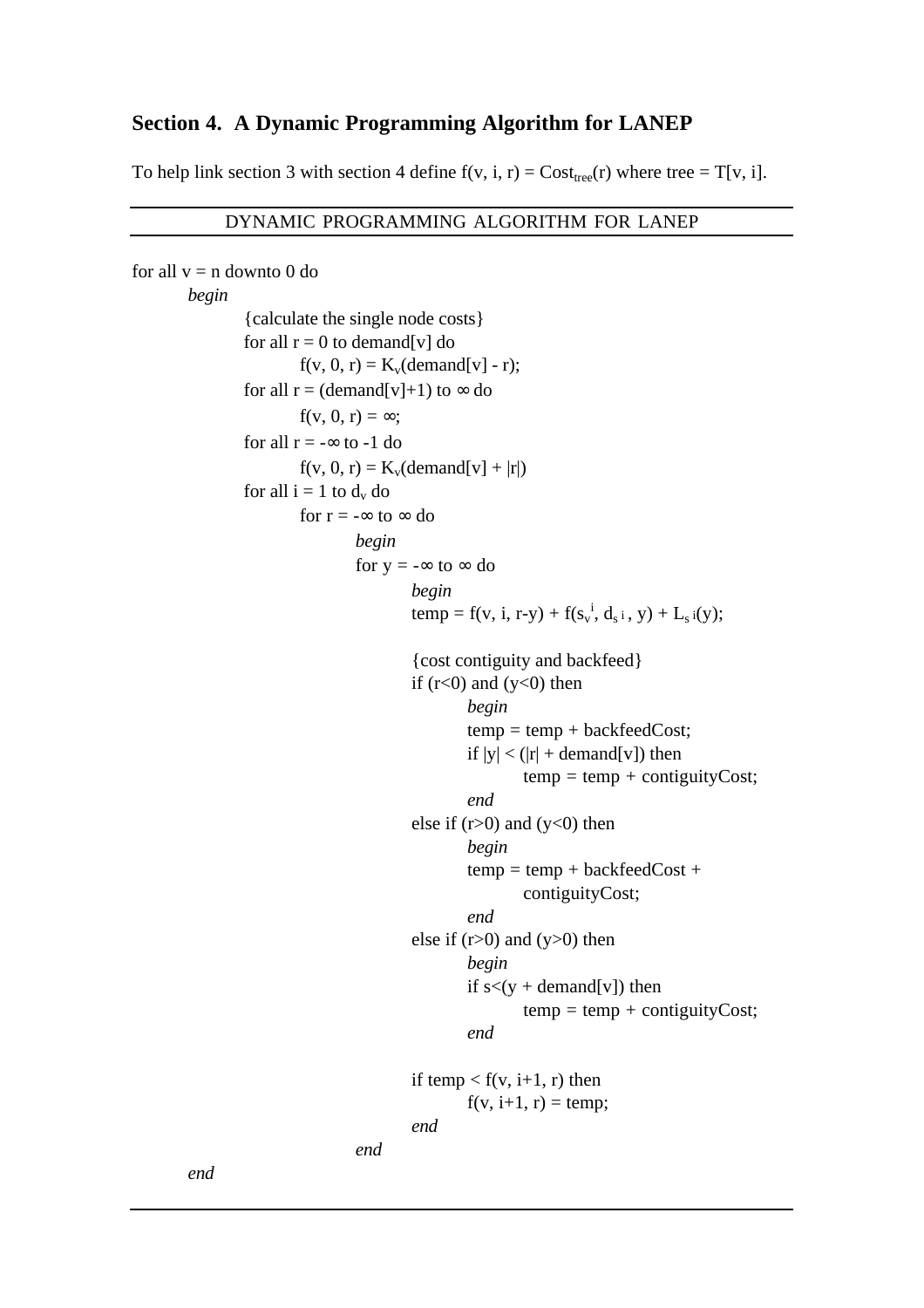Observe that section 4 presents some additions to the heart of the algorithm given in section 3, namely the introduction of contiguity costs and backfeed costs. These are the mechanisms we discussed earlier by which the user is able to "switch" contiguity and backfeed "on or off". The variables backfeedCost and contiguityCost store the penalties for the current solution breaching the contiguity condition or allowing backfeed. If the user wishes to force contiguity or ban backfeed then the appropriate cost should be set to ∞, thus making the current unwanted solution so undesirable that it will never be picked. Likewise, if the user wishes to allow non-contiguity or backfeed. then they can set the appropriate cost to zero, thus imposing no penalty at all. The user can also effect a cost between the two extremes which would enable the algorithm to consider, but cost appropriately, solutions which were allowable but undesirable. As it is shown, the algorithm uses the same costs for all nodes but it would be trivial to extend this to allow node/arc specific contiguity and backfeed costs. It should be noted that if the user is *certain* that they will always/never want contiguity and/or backfeed then the algorithm can be made more efficient by removing these cost variables and simply altering the data ranges that the r and y loops run through.

For trees with a large number of nodes and/or bushy trees and/or trees with a large range of possible values of  $r$ , the number of variable instances of  $f(v, i, r)$  can grow large and thus memory restrictions could become a problem. Two observations can be made which reduce the amount of memory the algorithm requires. Firstly (using section 3 terminology), once a red and blue subtree have been combined together to form a redblue subtree, the red and blue subtrees can be thrown away. As an extension of this it can be shown that an entire LANEP can be solved by storing only three subtrees at one time. Secondly, a LAN whose exchange node has multiple children can be split up into smaller sub-LANs, each containing the exchange, one (and only one) of the "exchange children" and all of that child's successors, and then solved independently. This decoupling is possible because the only path between a node in an exchange child subtree and a node in a separate exchange child subtree contains the exchange, and it would never be optimal to send data through the exchange and out again for the sole purpose of being sent back to the exchange. Splitting up the LAN into smaller sub-LANs reduces the number of nodes  $(v)$  and thus requires fewer instances of  $f(v, i, r)$ .

# **Section 5. Extension**

One of the major drawbacks with the algorithm above is that in practice assumption 4 is not valid. Assumption 4 effectively assumes that a concentrator will steal negligible amounts of the existing copper cables and therefore we can ignore any impact that concentrated traffic has on cable capacities. For LANs with huge cable sizes (very often in the thousands or tens of thousands) this may well be the case, but for exchanges with smaller cable capacities (like the ones we are dealing with), the accumulation of concentrators downstream can result in an "overflow" on an upstream cable. For example take the following LAN: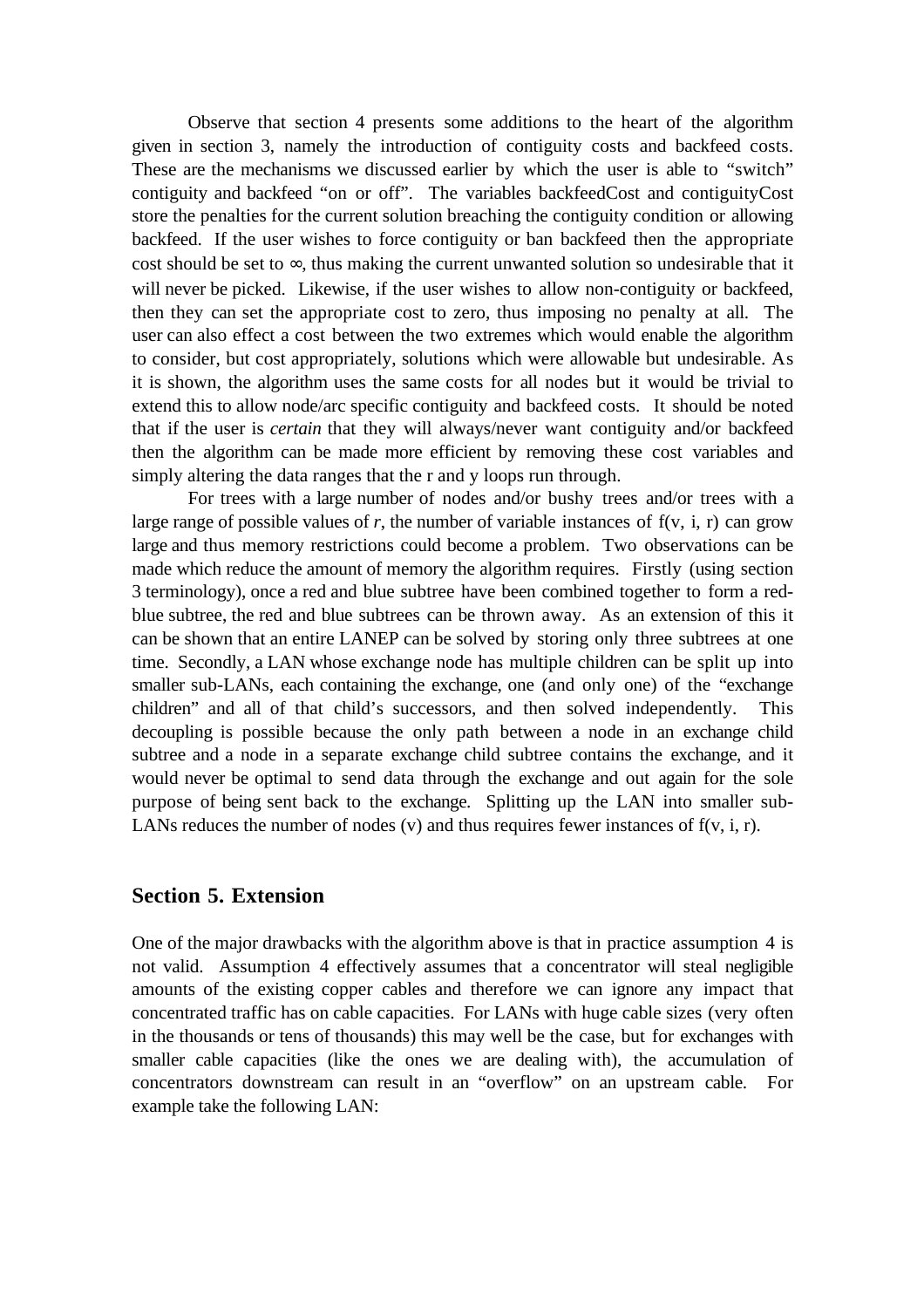

The concentrators at A, B and C together use 24 copper cables, which when added to the 380 copper cables used by node D, exceed (overflow) the actual capacity of arc D.

In general, the cost of digging up a duct in order to lay more cable is a huge cost (possibly more expensive than installing a different concentrator downstream which has a higher concentration ratio), and thus we cannot simply recommend that all overflow arcs should have more cable laid.

Our proposed solution to this problem is to introduce a new state, *s*, which represents using *s* copper cables for concentrators. This expands our variable to become f(v, i, r, s) which holds the optimal cost of sending up *r* circuits using normal copper and *s* circuits using concentrator stolen copper in tree T[v,i]. When considering a solution, if  $(r + s)$  > capacity Of Arc, then we need to upgrade the arc, and thus the algorithm has the digging costs added in for this solution. What needs to be investigated is how this additional state will increase the memory requirements. Another factor to be considered is that not all concentrators condition the copper cables in the same way and thus we may need to distinguish between the different types of concentrator copper cables (ie introduce a state t and u and v etc). If this is required then the state space could become very large indeed.

### **References**

- [1] Standard and Poor's Industry Surveys (1992)
- [2] O.Flippo, A.Koster, A.Kolen, and R.van de Leensel. "A Dynamic Programming Algorithm for the Local Access Network Expansion Problem". *source unknown*
- [3] A.Balakrishnan, T.Magnanti, and R.Wong. "A Decomposition Algorithm for Local Access Telecommunications Network Expansion Planning". *Operations Research*, 43(1):58-76, 1995